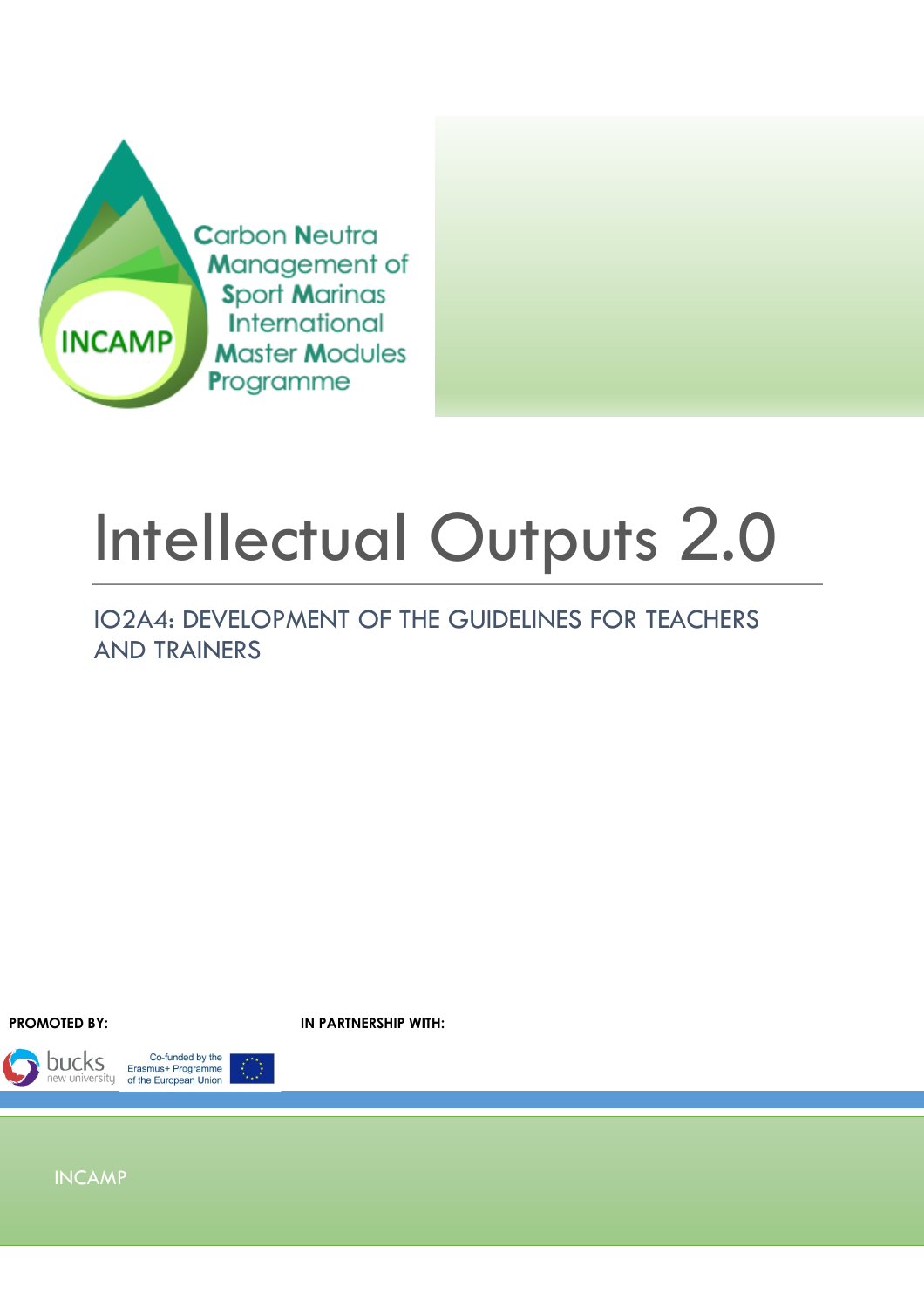# SUMMERIZE INFO

PROJECT TITLE:

CARBON NEUTRAL MANAGEMENT OF SPORT MARINAS INTERNATIONAL MASTER MODULES PROGRAMME (**INCAMP**)

IO REFERENCE:

IO 2 ()

TASK REFERENCE:

IO 2A4 (Development of the guidelines for teachers and trainers)

INCAMP CONTACTS:

Florin.ioras@bucks.ac.uk

AUTHORS AND AFFILIATION:

Raquel Patrocínio (IPTL – Instituto Profissional de Transportes e Logística da Madeira)

DATE:

July 2019

DOCUMENT VERSION 1 STATUS:

V.1

This project has been funded with support from the European Commission. This publication reflects the views only of the author, and the Commission cannot be held responsible for any use which may be made of the information contained therein.

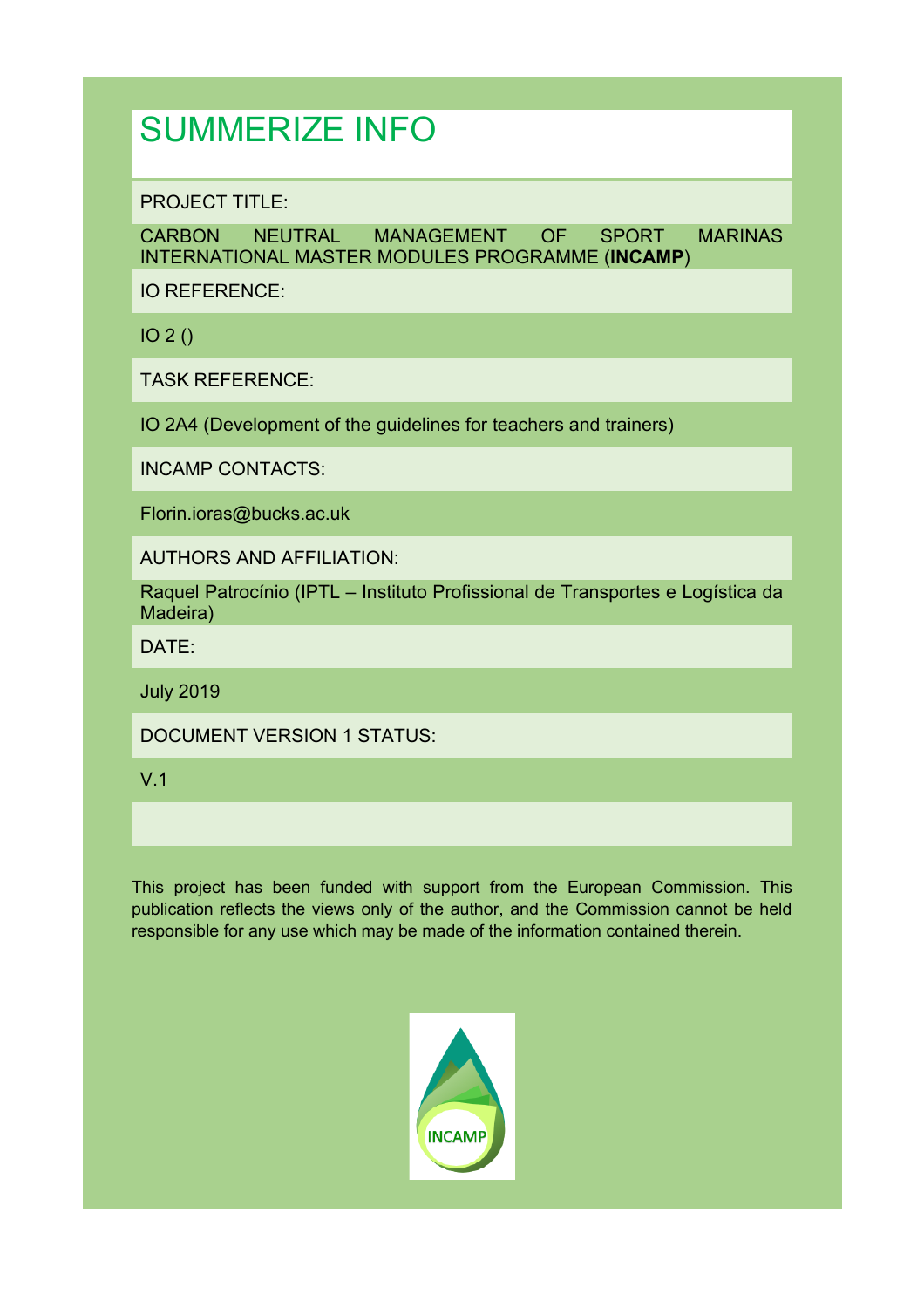

# **TABLE OF CONTENTS**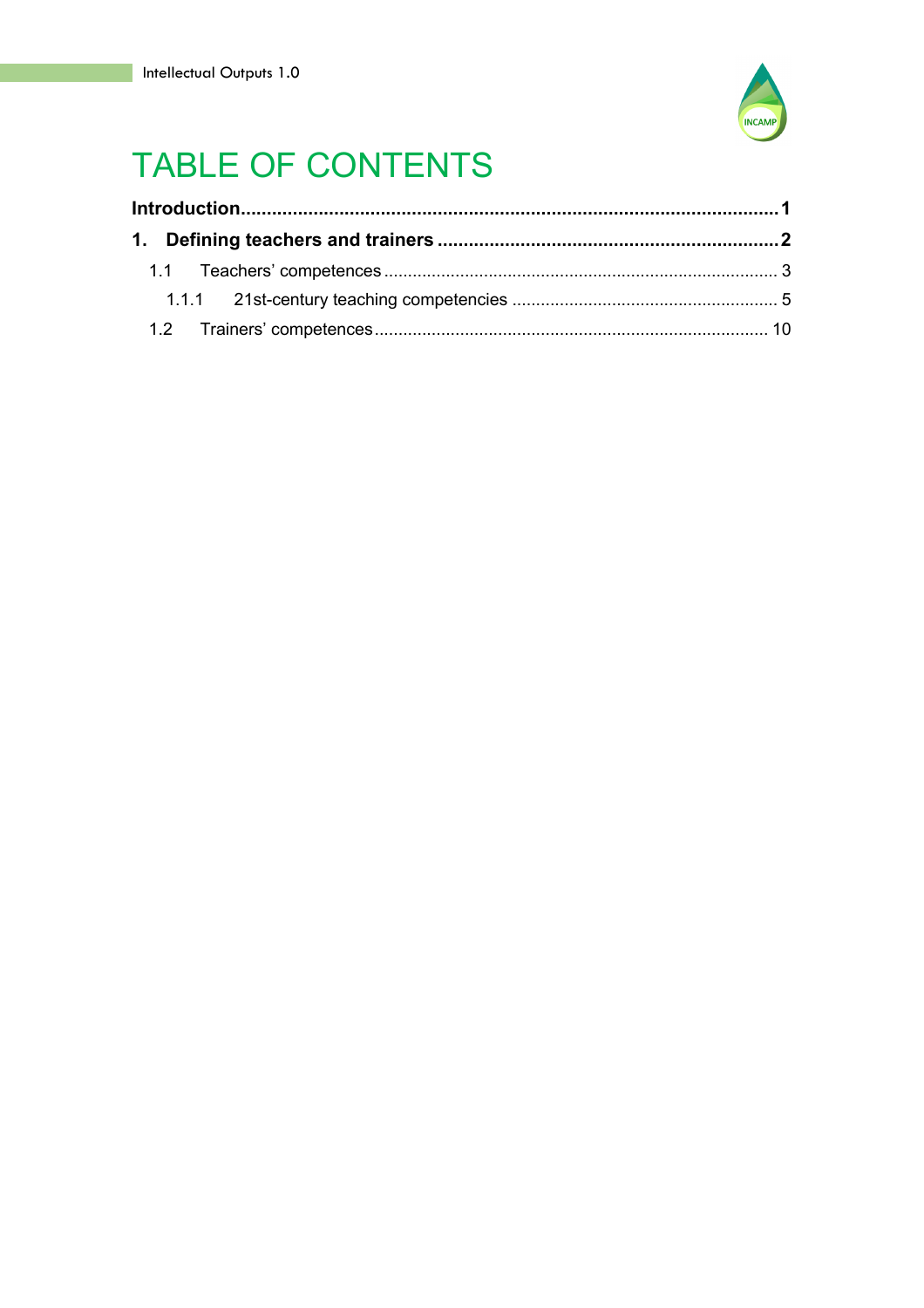

# TABLES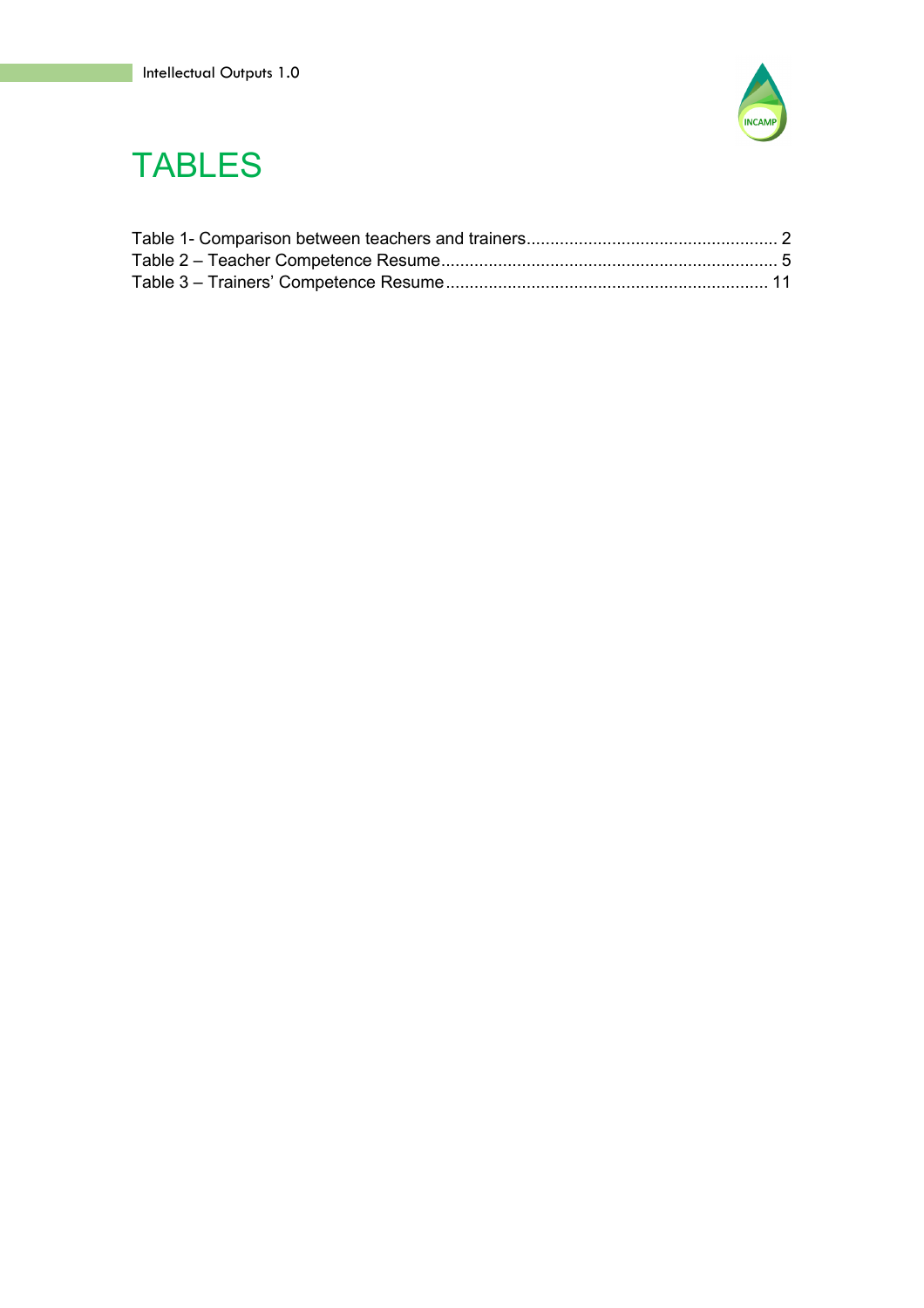

# INTRODUCTION

The roles of the teachers and trainers are becoming more intensified as changes in laws, systems, organizations, qualifications, technology, work practices and social attitudes accelerate.

New goals and core skills for students and trainees such as self-direction, problem solving, team working, enterprise, self-confidence, make increasing demands on their teachers and trainers.

Teachers need to be facilitators of learning in addition to being instructors; trainers need the refined skills of the coach and mentor in addition to being supervisors of their trainees. They need an increased repertoire of teaching styles, both traditional and constructivist and continuing professional development to adapt their repertoire to changing education goals.

In the recent years, the role of teachers and trainers in ensuring effective education and training systems has been at the core of the European agenda.

In its communication "Rethinking Education" (2012), the European Commission notes that the revision and strengthening of the professional profile of all teaching professions is an essential step to reform education and training system.<sup>1</sup>

In this sense, the Commission stresses the need of introducing "coherent and adequately resourced systems for recruitment, selection, induction and professional development of teaching staff based on clearly defined competences needed at each stage of a teaching career and increasing teacher digital competence.

The same focus on the importance of teacher education is put by the EU Council, which emphasizes the need to implement appropriate policies for attracting and recruiting teachers, for providing them with effective initial training education and for ensuring that they can receive constant update of their competences.<sup>2</sup>

<sup>1</sup> European Commission (2012). Rethinking education: investing in skills for better socio-economic outcomes. Communication from the Commission to the European Parliament, the Council, the European Economic and Social Committee and the Committee of the Regions. COM(2012) 669 final.<br><sup>2</sup> Council conclusions of 20 May 2014 on effective teacher education, OJ C 183, 14.06.2014, pp. 22-23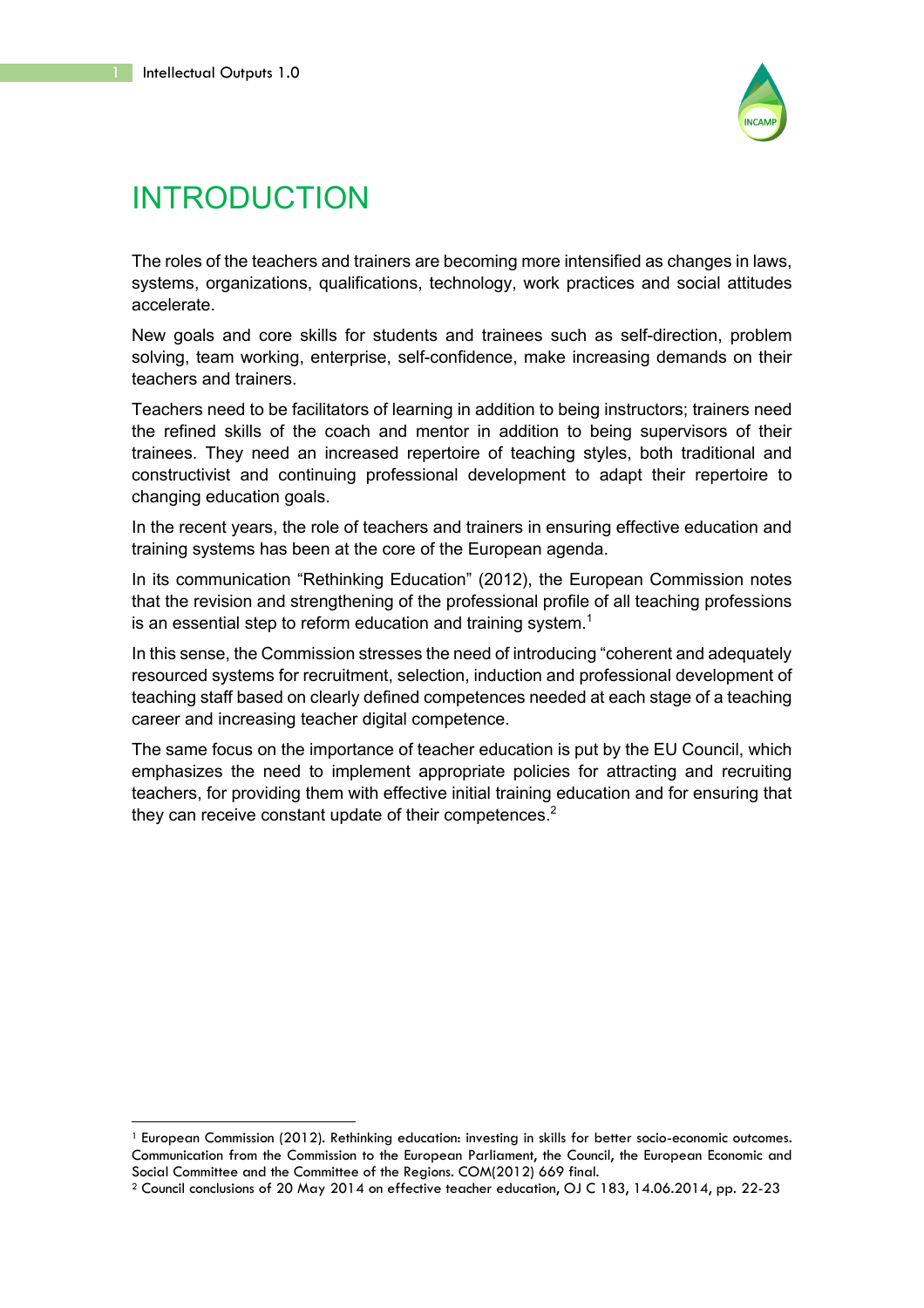

## 1.DEFINING TEACHERS AND TRAINERS

Teachers and trainers have different roles and responsibilities in the learning process. It is possible to distinguish between them according to their function and place of employment, despite the differences that exist between countries in how their roles and responsibilities are defined.

Teachers are typically based in schools or related institutions, where they teach either general subjects or vocational theoretical subjects.

In some cases, teachers of practical subjects work in school workshops or simulated learning environments. Trainers, by contrast, are based in and employed by companies. They are often regular employees with occupational responsibilities, as well as responsibilities to train and accompany learners during the company-based part of their learning.

| <b>Teachers</b>                                                  | <b>Trainers</b>                                                            |
|------------------------------------------------------------------|----------------------------------------------------------------------------|
| Of practical subjects, ins some cases, Are based in and employed | by                                                                         |
| work in school workshops or simulated companies;                 |                                                                            |
|                                                                  | learning environments of practical Are usually a worker with relevant work |
| subjects;                                                        | experience in the company<br>and                                           |
| Teach either general subjects or pedagogical skills;             |                                                                            |
| vocational theoretical subjects;                                 | Have responsibility for training and                                       |
| Roles are increasingly moving towards accompanying learners      | when<br><i>in</i>                                                          |
| guiding and enabling learning in                                 | companies                                                                  |
| cooperation with different teachers and                          |                                                                            |
| working life representatives.                                    |                                                                            |

TABLE 1- COMPARISON BETWEEN TEACHERS AND TRAINERS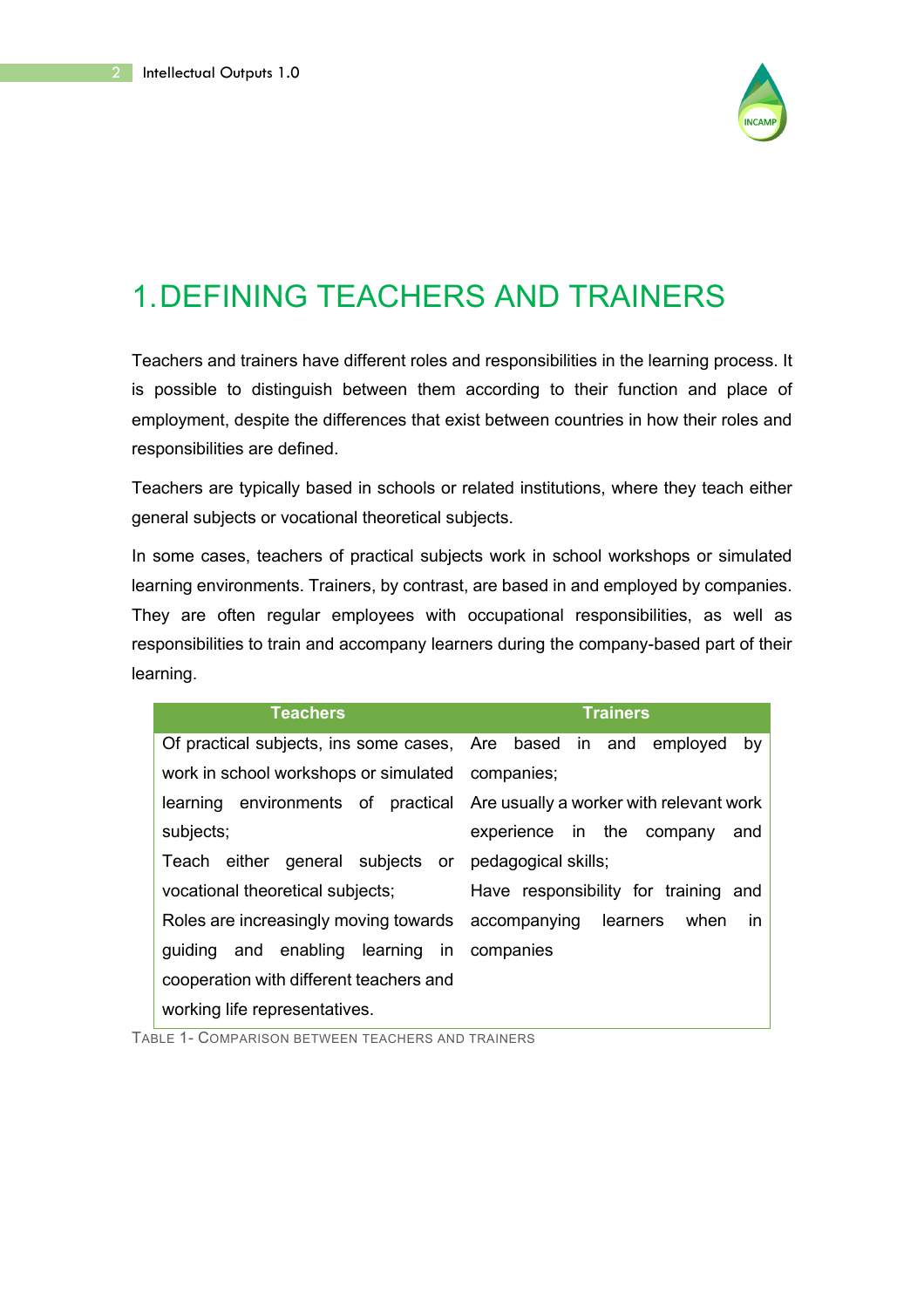

## 1.1 Teachers' competences

Before addressing the meaning of teacher competence, we must first establish the meaning of competence. Competency is a term used extensively by different people in different contexts; hence, it is defined in different ways. Teacher education and job performance are two contexts in which this term is used. Competencies are the requirements of a "competency-based" teacher education and include the knowledge, skills and values a teacher-trainee must demonstrate for successful completion of a teacher education programme.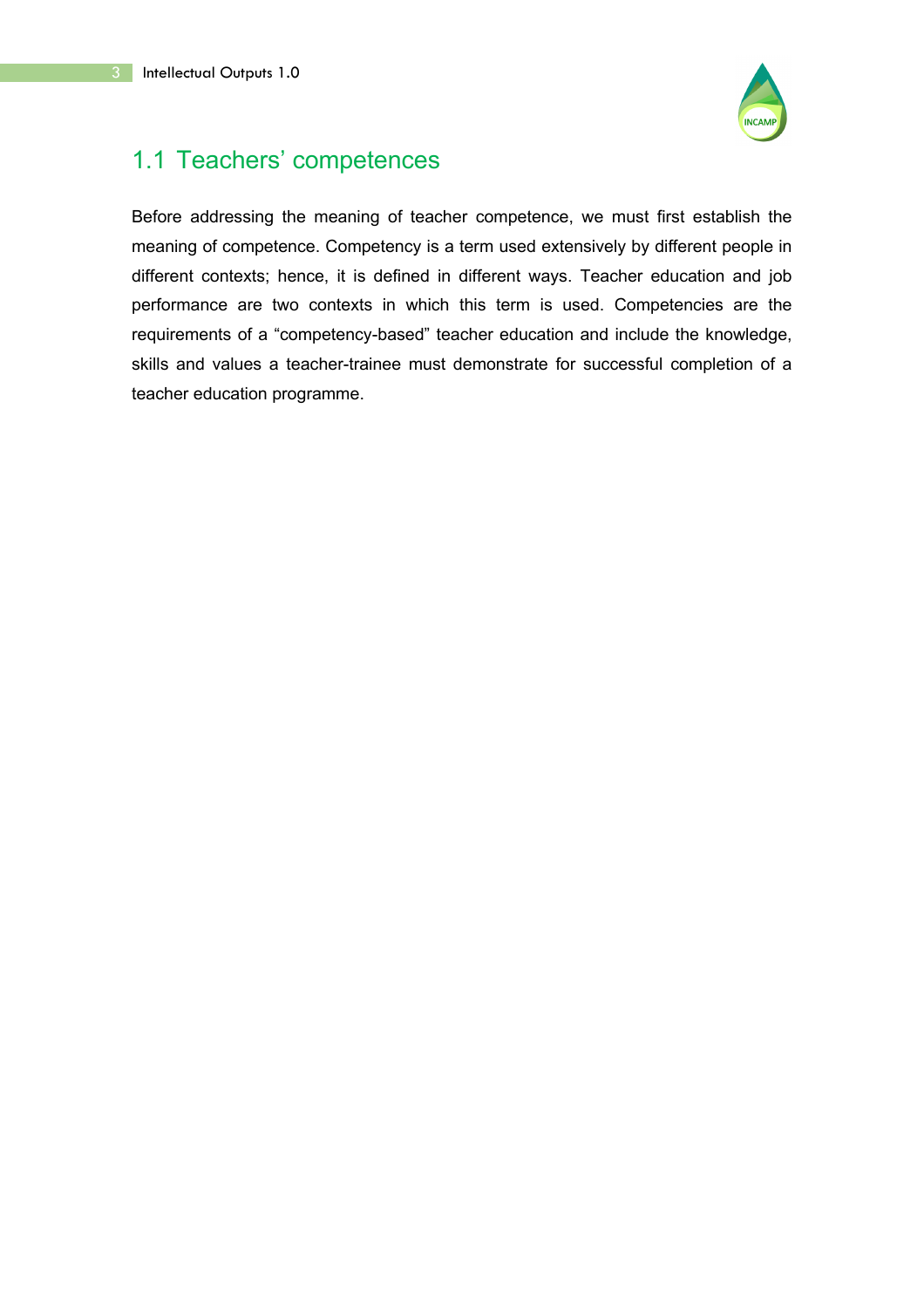

Some characteristics of a competency are as follows:

- a. A competency consists of one or more skills whose mastery would enable the attainment of the competency.
- b. A competency is linked to all three of the domains under which performance can be assessed: knowledge, skills and attitude.
- c. Possessing a performance dimension, competencies are observable and demonstrable.
- d. Since competencies are observable, they are also measurable. It is possible to assess a competency from a teacher's performance. Teaching competencies may require equal amounts of knowledge, skill and attitude, but some will not. Some competencies may involve more knowledge than skill or attitude, whereas, some competencies may be more skill or performance based.

Teachers are generally required to possess at least technical upper secondary education in combination with professional experience in their area of expertise. Some type of pedagogical training is generally mandatory, though industry professionals are generally permitted to start teaching while initiating their pedagogical training.

Teachers need a wide range of competencies to face the complex challenges of today's world. Teaching competency is an inherent element of an effective training process, one that aspires to contribute to the welfare of a particular country or the world, itself.

The central figures in the educational process are teachers. The success of training and education depends on their preparation, erudition and performance quality.

During their professional careers, teachers pass through the following levels of professional growth to achieve the acme of professional competency.

- 1st level: pedagogical ability characterized by detailed knowledge of the subject;
- 2nd level: pedagogical skill perfected teaching skill;
- 3rd level: pedagogical creativity marked by implementation of new methods and techniques into educational activities;
- 4th level: pedagogical innovation distinguished by the incorporation of essentially new, progressive theoretical ideas, principles and methods of training and education.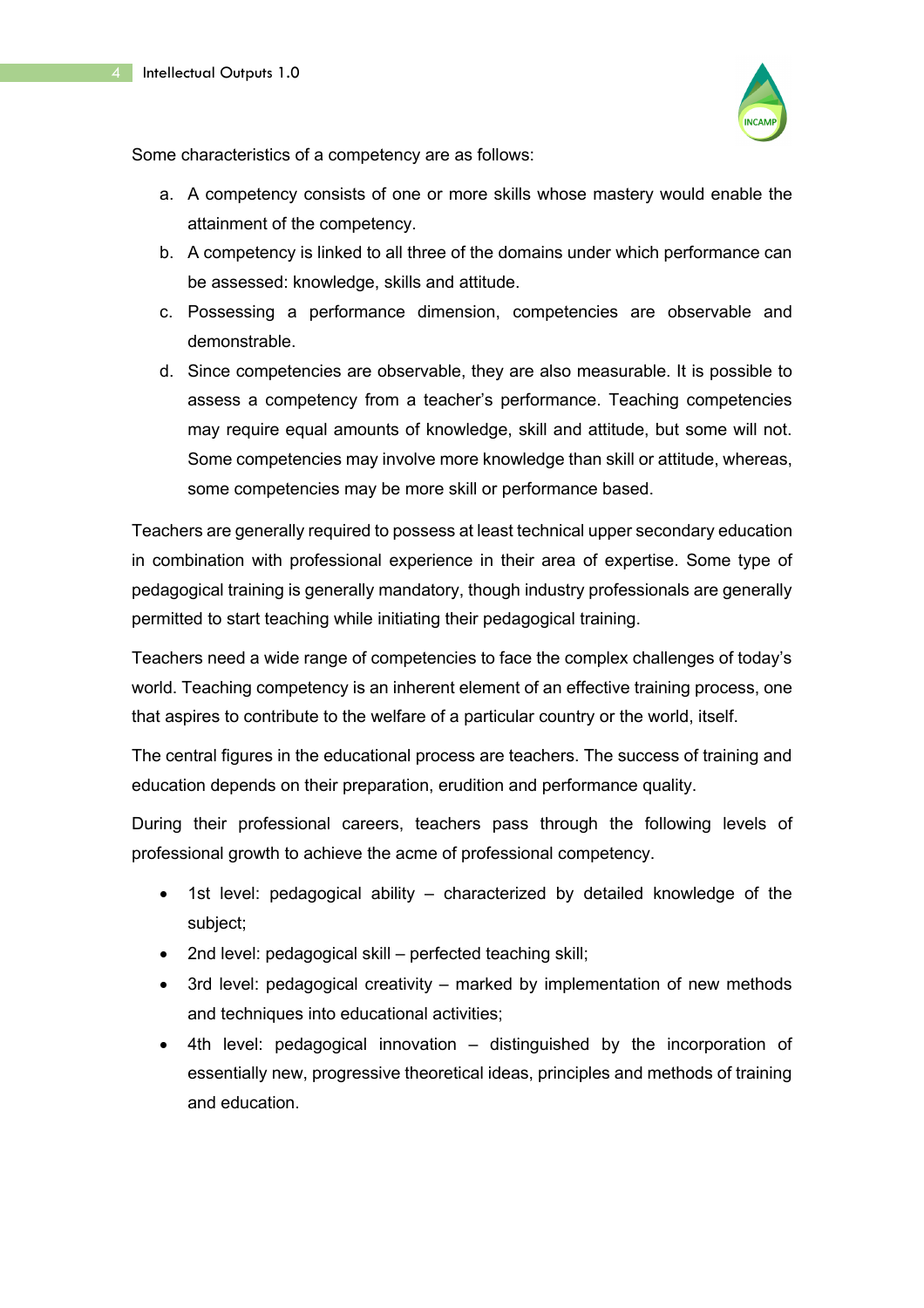

#### *TEACHER COMPETENCES*

| Pedagogical competences                            | Provides the students / participants a safe<br>learning and working environment that<br>supports to make choices that assist in his<br>or her development                                                                                           |
|----------------------------------------------------|-----------------------------------------------------------------------------------------------------------------------------------------------------------------------------------------------------------------------------------------------------|
| Didactical & methodological<br>competences         | Knows various educational strategies,<br>methods, and techniques for teaching,<br>learning and<br>educating,<br>motivating<br>students;<br>Utilise technology, including multimedia<br>resources, effectively and appropriately to<br>aid learning; |
| Subject knowledge                                  | Thorough knowledge of the subject;<br>Creates a powerful learning environment,<br>including by bringing the learning aspect<br>in connection with the knowledge of the<br>profession in society.                                                    |
| <b>Communication &amp; relational skills</b>       | Set clear, challenging and achievable<br>expectations for learners, be able to plan<br>and<br>communicate accordingly<br>and<br>motivate and assist learners to become<br>agents in their learning.                                                 |
| Professional (self-)development                    | Reflects on their practices, relying on<br>experience, research and other relevant<br>resources to the assessment of their<br>professional development, particularly in<br>their own training project.                                              |
| Reflective practice & assessment                   | Uses a range of strategies to support,<br>monitor and assess learning, students'<br>approach to learning, progress achieved,<br>and give feedback.                                                                                                  |
| Organisational & group management<br><b>skills</b> | Contributing to school management and<br>development.                                                                                                                                                                                               |
| Research competences                               | Research competence.                                                                                                                                                                                                                                |
| TABLE 2 - TEACHERS' COMPETENCE RESUME              |                                                                                                                                                                                                                                                     |

## 1.1.1 21st-century teaching competencies

21st-century competencies have been defined as the knowledge, skills, and attitudes necessary to be competitive in the 21st century workforce. Teacher preparation and professional development should be reworked to incorporate training in teaching key competencies.

The 21st-century teacher needs to know how to provide technologically supported learning opportunities for students and know how technology can support student learning.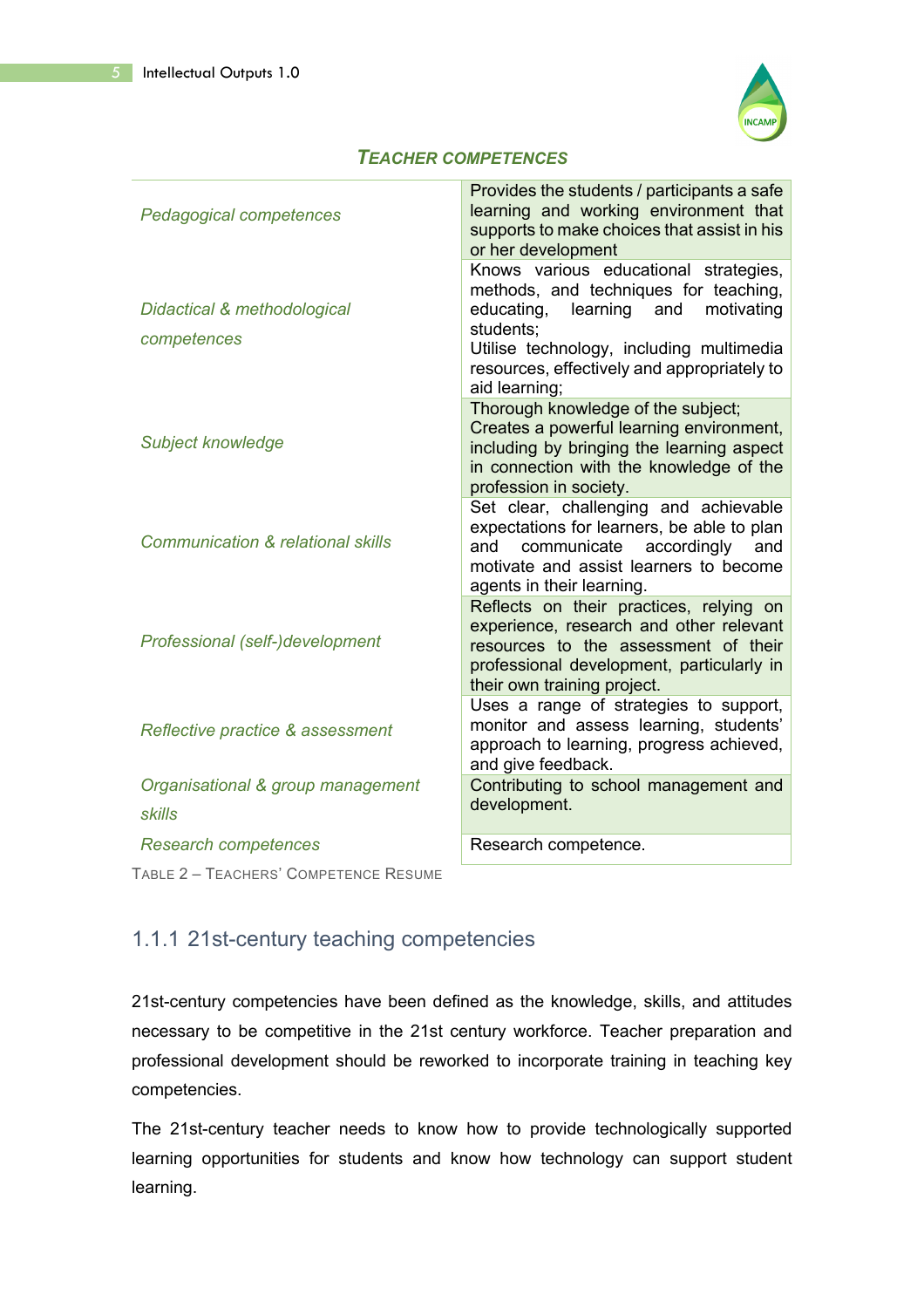

#### **1. Teachers demonstrate leadership**

- *a. Teachers lead in the classroom by:*
- evaluating student progress using a variety of assessment-data measuring goals;
- drawing on appropriate data to develop classroom and instructional plans;
- maintaining a safe and orderly classroom that facilitates student learning; and
- positive management of student behavior, effective communication to defuse and deescalate disruptive or dangerous behavior, and safe and appropriate seclusion and restraint techniques.
- b. *Teachers demonstrate leadership in the school by:*
- engaging in collaborative and collegial professional learning activities;
- identifying the characteristics or critical elements of a school improvement plan; and
- displaying an ability to use appropriate data to identify areas of need that should be addressed in a school improvement plan.
- *c. Teachers lead the teaching profession by:*
- participating in professional development and growth activities; and
- developing professional relationships and networks.
- *d. Teachers advocate for schools and students by:*
- implementing and adhering to policies and practices positively affecting students' learning.
- *e. Teachers demonstrate high ethical standards.*
- **2. Teachers establish a respectful environment for a diverse population of students**
- *a. Teachers provide an environment in which each child has a positive, nurturing relationship with caring adults by:*
- maintaining a positive and nurturing learning environment.
- *b. Teachers embrace diversity in the school community and in the world by:*
- using materials or lessons that counteract stereotypes and acknowledge the contributions of all cultures;
- incorporating different points of view in instruction; and
- understanding the influence of diversity and planning instruction accordingly.
- c. *Teachers treat students as individuals by*: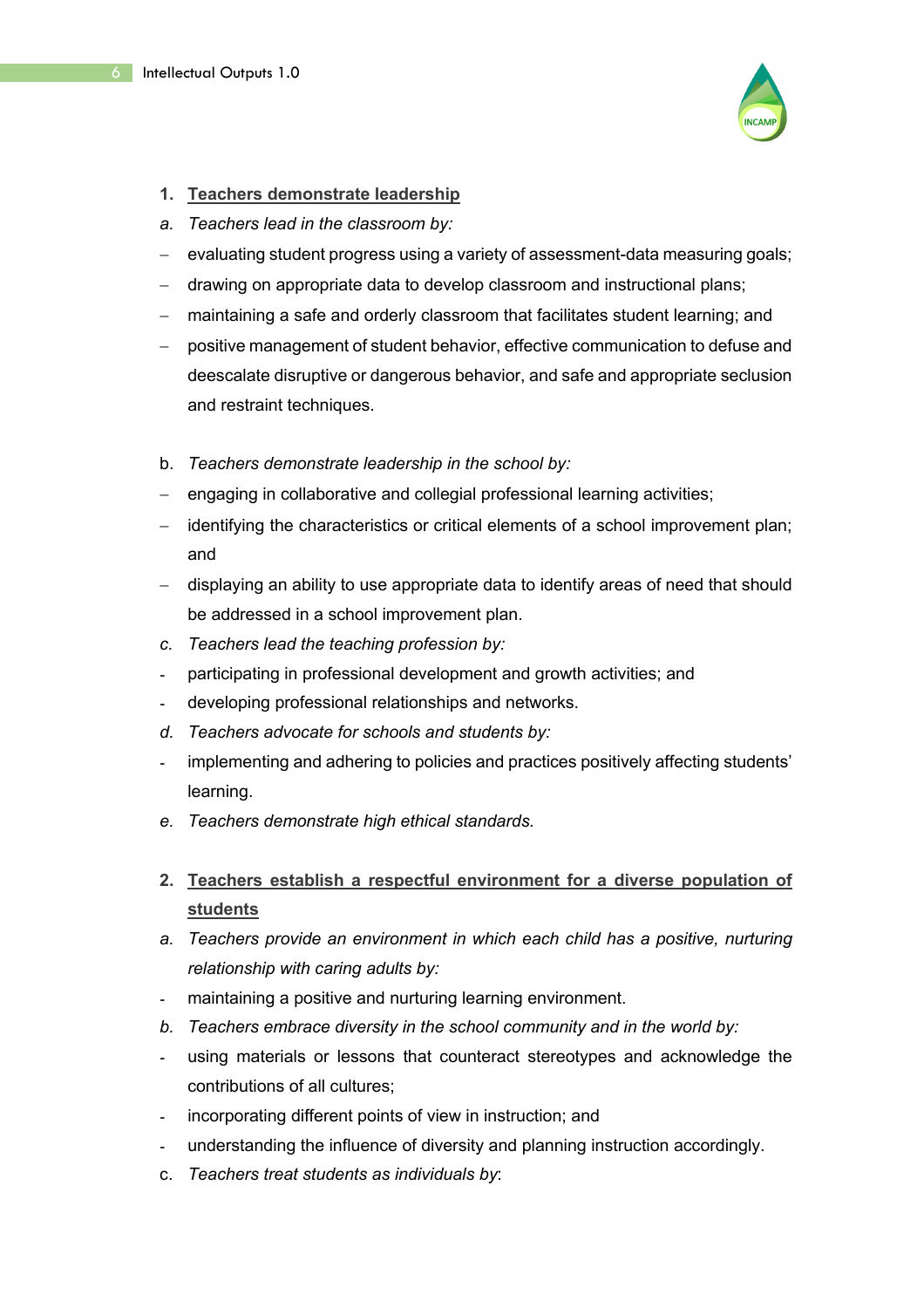

- maintaining a learning environment that conveys high expectations of every student.
- *d. Teachers adapt their teaching for the benefit of students with special needs by:*
- cooperating with specialists and using resources to support the special learning needs of all students; and
- using research-verified strategies to provide effective learning activities for students with special needs.
- *e. Teachers work collaboratively with families of students and other significant adults by:*
- communicating and collaborating with the home and community for the benefit of students.
- **3. Teachers know the content they teach**
- **a.** *Teachers develop and apply lessons based on an effective course of study by:*
- integrating effective literacy instruction throughout the curriculum and across content areas to enhance student learning.
- *b. Teachers honor the content appropriate to their teaching specialty by:*
- demonstrating an appropriate level of content knowledge in their specialty; and
- encouraging students to investigate the content area to expand their knowledge and satisfy their natural curiosity.
- *c. Teachers show they recognize the interconnectedness of content areas/discipline by:*
- demonstrating a knowledge of their subject by relating it to other disciplines; and
- relating global awareness of the subject.
- *d. Teachers make their instructions relevant to students by:*
- integrating 21st-century skills and content in instruction.

#### **4. Teachers facilitate learning for their students**

- *a. Teachers show they know the ways in which learning takes place and the appropriate levels of intellectual, physical, social, and emotional development of their students by:*
- identifying developmental levels of individual students and planning instruction accordingly; and
- assessing and using those resources needed to address the strengths and weaknesses of students.
- *b. Teachers plan instruction appropriate to their students by:*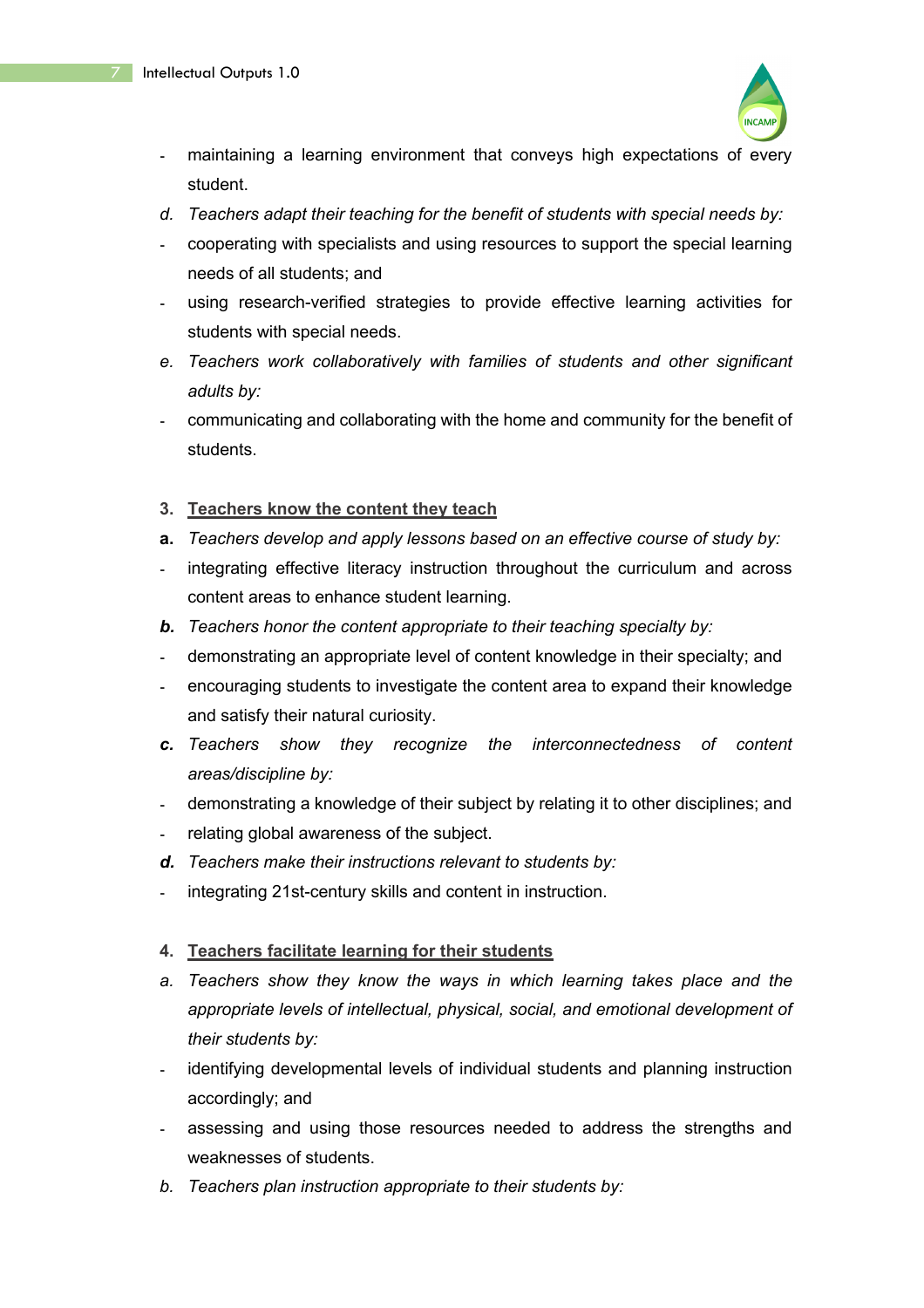

- collaborating with colleagues to monitor student performance and making instruction responsive to cultural differences and individual learning needs.
- *c. Teachers show their acumen and versatility by:*
- using a variety of methods and materials suited to the needs of all students.
- *d. Teachers display their awareness of technology's potential to enhance learning by:*
- integrating technology into their instruction to maximize student learning.
- *e. Teachers help students grow as thinking individuals by:*
- integrating specific instruction that helps students develop the ability to apply processes and strategies for critical thinking and problem solving.
- *f. Teachers help students to work in teams and develop leadership qualities by:*
- organizing learning teams for the purpose of developing cooperation and student leadership.
- *g. Teachers reach their students best by:*
- using a variety of methods to communicate effectively with all pupils; and
- consistently encouraging and supporting students to articulate thoughts and ideas clearly and effectively.
- *h. Teachers best assess what students have learned by:*
- using multiple indicators, both formative and summative, to monitor and evaluate student progress and to inform instruction; and
- providing evidence that students are attaining 21st-century knowledge, skills and dispositions.

### **5. Teachers reflect on their practice**

- *a. Teachers analyze student learning by:*
- using data to provide ideas about what can be done to improve student learning.
- *b. Teachers link professional growth to their professional goals by:*
- participating in recommended activities for professional learning and development.
- *c. Teachers function effectively in a complex, dynamic environment by:*
- using a variety of research-verified approaches to improve teaching and learning

Ideally, then, teachers should demonstrate the following competencies:

1) effective classroom management, maximizing efficiency, maintaining discipline and morale, promoting teamwork, planning, communicating, focusing on results,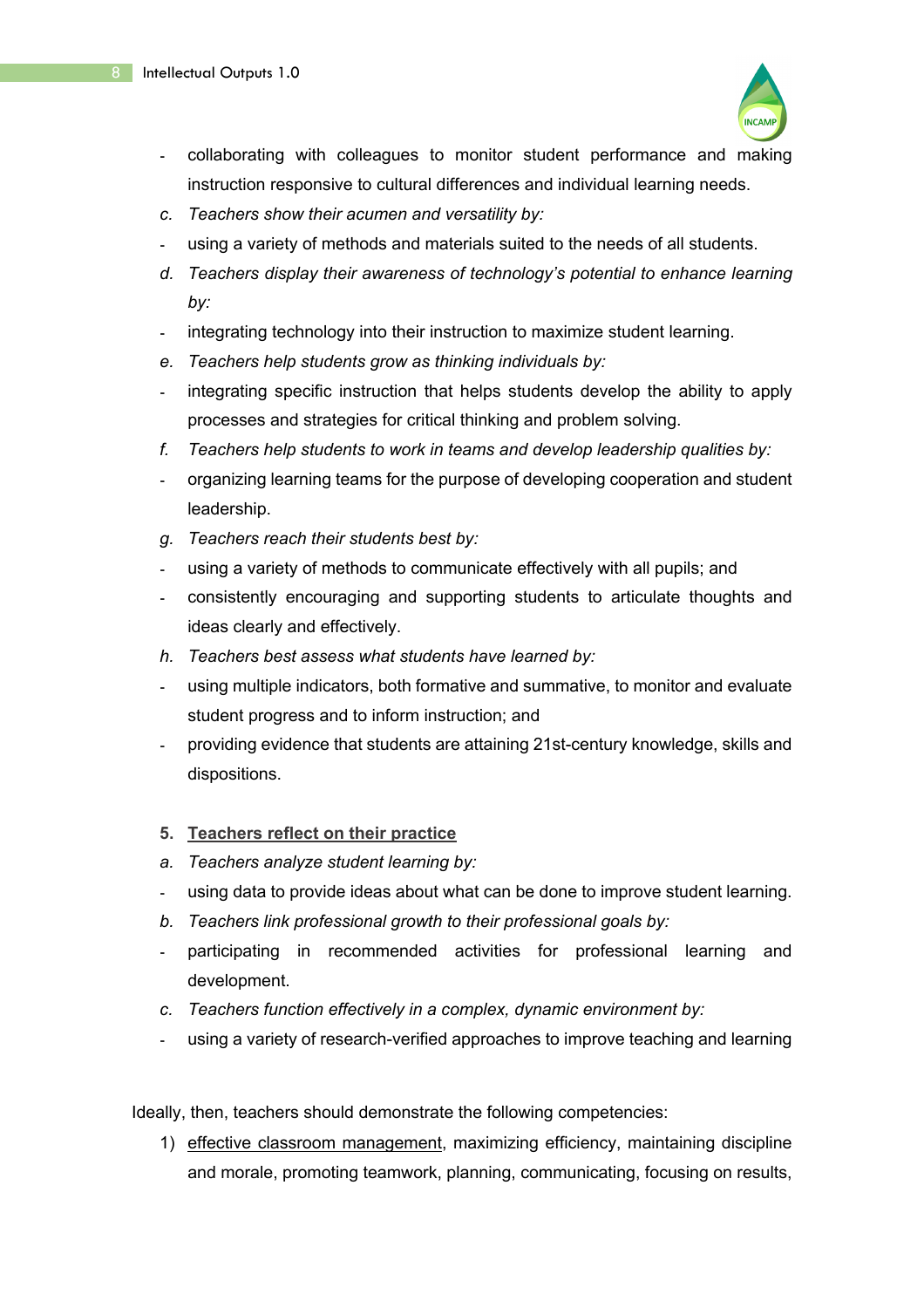

evaluating progress, and making constant adjustments. A range of strategies should be employed to promote positive relationships, cooperation, and purposeful learning. Organizing, assigning, and managing time, space and activities should ensure the active and equitable engagement of students in productive tasks.

- 2) effective teaching practices, representing differing viewpoints, theories, "ways of knowing" and methods of inquiry in the teaching of subject matter concepts. Multiple teaching and learning strategies should help engage students in active learning opportunities that promote the development of critical thinking, problem solving, and performance capabilities while helping them assume responsibility for identifying and using learning resources.
- 3) effective assessment, incorporating formal tests; responses to quizzes; evaluation of classroom assignments, student performances and projects, and standardized achievement tests to understand what students have learned. Assessment strategies should be developed that involve learners in selfassessment activities to help them become aware of their strengths and needs and encourage them to set personal goals for learning.
- 4) technology skills, knowing when and how to use current educational technology, as well as the most appropriate type and level of technology to maximize student learning.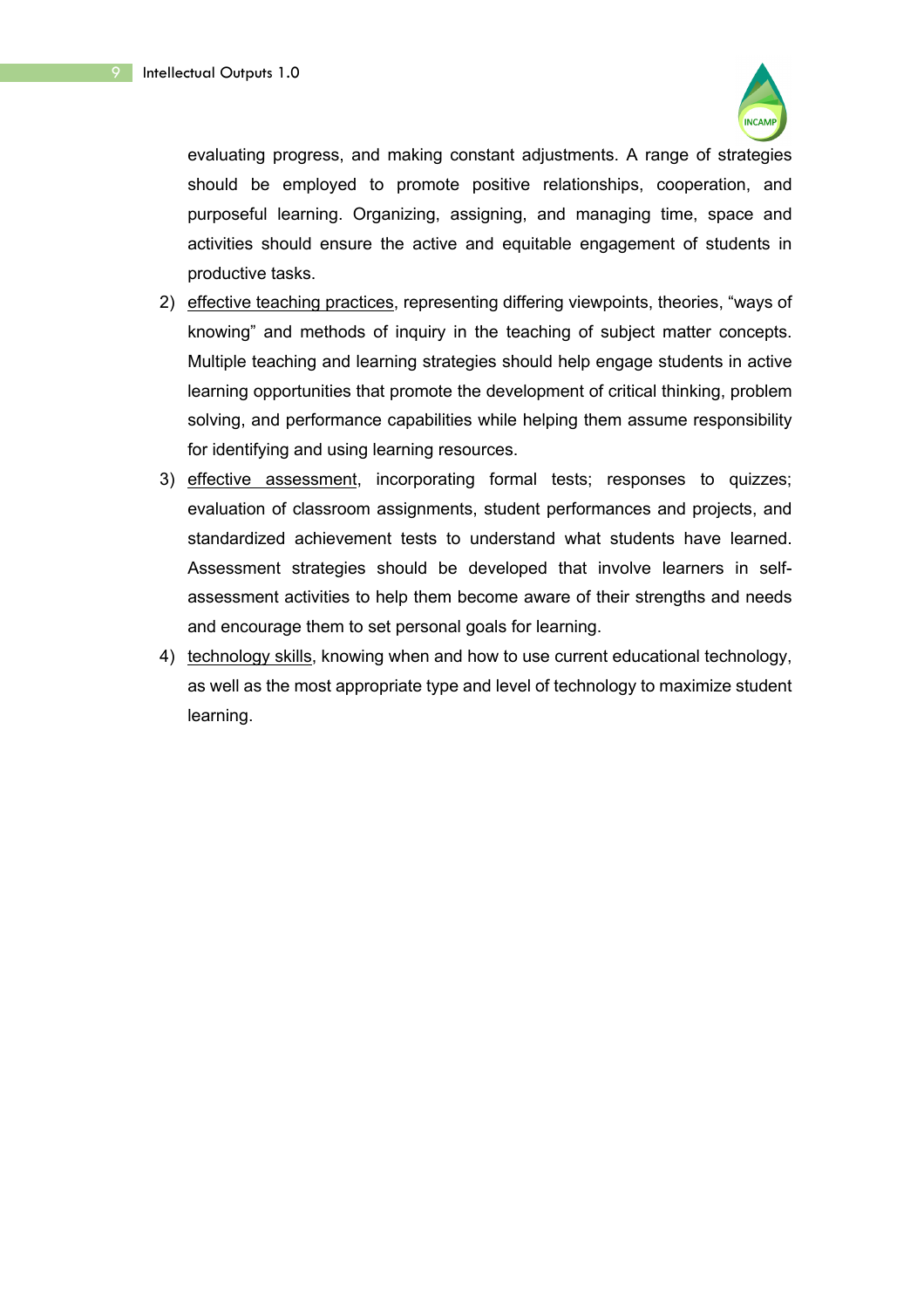

## 1.2 Trainers' competences

European Member State tend to set minimum requirements for teaching professionals that start working for VET institutions. This is different for trainers in companies, who are often recruited for a trainer position from within the company. They are nominated by their employer to take up the position of work-based learning trainer in the company, while continuing their own function as well.

Typical common tasks of trainers are:

- selecting appropriate training methods for developing practical skills in a real work situation;
- planning and implementing training, assessing, and providing feedback for trainees.

Generally, trainers are also expected to ensure a link between the worlds of work and education, though often this link is the responsibility of a school and its teachers.

Nowadays, trainers often need to go beyond conveying vocational knowledge and skills and supporting workers in practical learning. This requires enriching the role of an 'instructor' with coaching and mentoring, providing guidance and stimulating learning culture in enterprises.

| Pedagogical, andragogical,<br>psychological competences | To support apprentices with learning<br>difficulties through individual design of the<br>training and learning guidance, reach<br>supportive aids if necessary and consider<br>providing the possibility to extend the<br>training time. |
|---------------------------------------------------------|------------------------------------------------------------------------------------------------------------------------------------------------------------------------------------------------------------------------------------------|
| Social, communicative, and motivational<br>skills       | The trainer must be able to create<br>conditions conducive to learning and<br>create a motivating learning culture which<br>includes give and receive feedback.                                                                          |
| <b>Practical training content</b>                       | The trainers must be able to create based<br>on training regulations a company training<br>plan, which is geared particularly toward<br>professional and business processes<br>typical for the work.                                     |
| Guidance monitoring, evaluation, and                    | Assessment<br>of a<br>candidate's                                                                                                                                                                                                        |
| assessment                                              | competences through<br>for<br>tests<br>competence-based qualifications                                                                                                                                                                   |
| Didactical & methodological                             | Views information about the training                                                                                                                                                                                                     |
| competences                                             | institute, the needs of the participant and<br>opportunities within the training<br>the                                                                                                                                                  |

## *TRAINER COMPETENCES*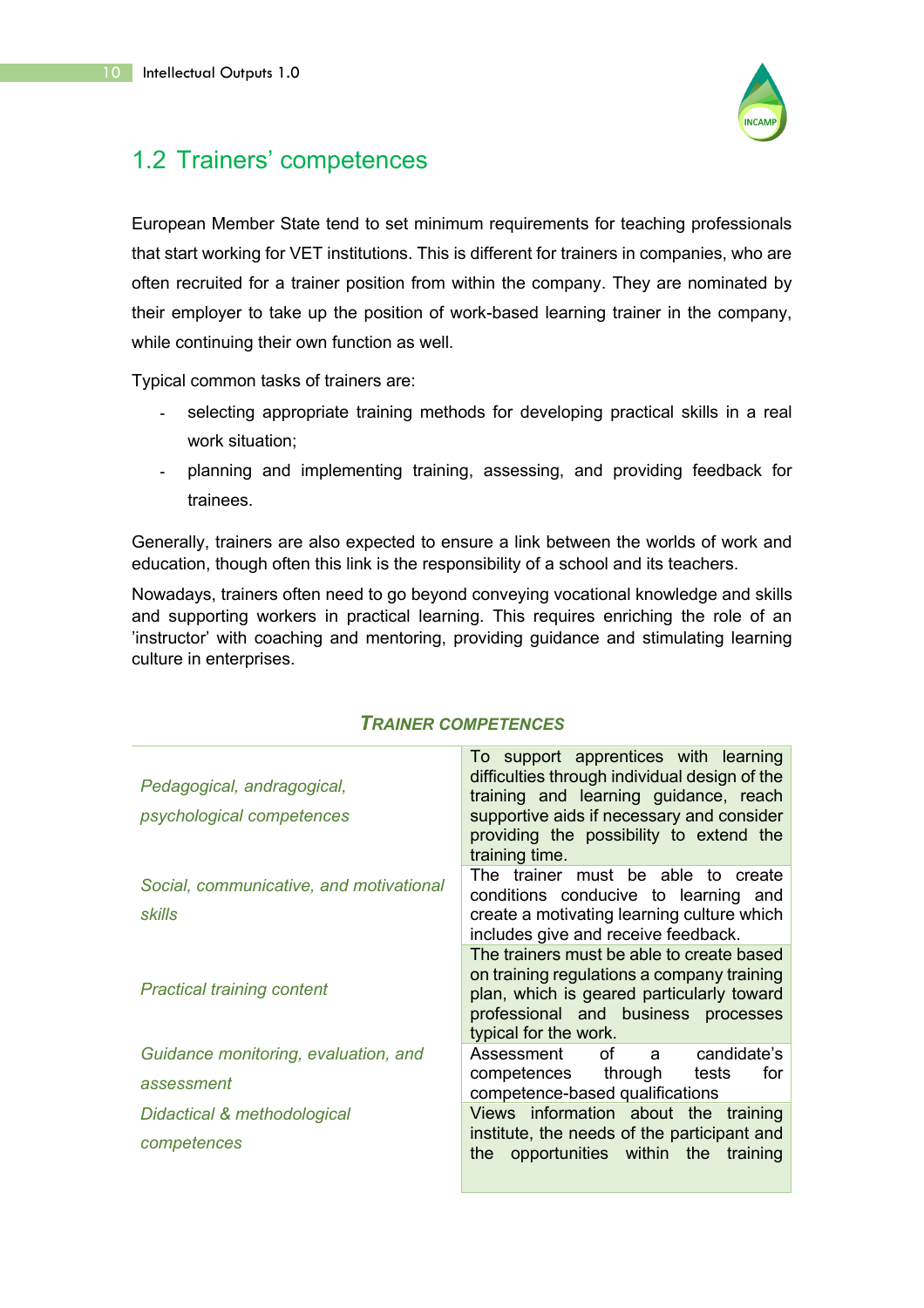

|                                      | company to examine how the learning<br>objectives can be achieved;<br>Planning of vocational<br>skills                                     |
|--------------------------------------|--------------------------------------------------------------------------------------------------------------------------------------------|
|                                      | demonstrations and/or competence tests.                                                                                                    |
| Legal framework and responsibilities | Understand their own functions and the<br>contractual elements of the sector and/or<br>company in terms of training                        |
|                                      | The workplace instructor develops his or                                                                                                   |
| Personal development & cooperation   | her own work as an instructor;<br>Manage relationship with people outside<br>the company that are involved in the<br>apprentice's training |

TABLE 3 – TRAINERS' COMPETENCE RESUME